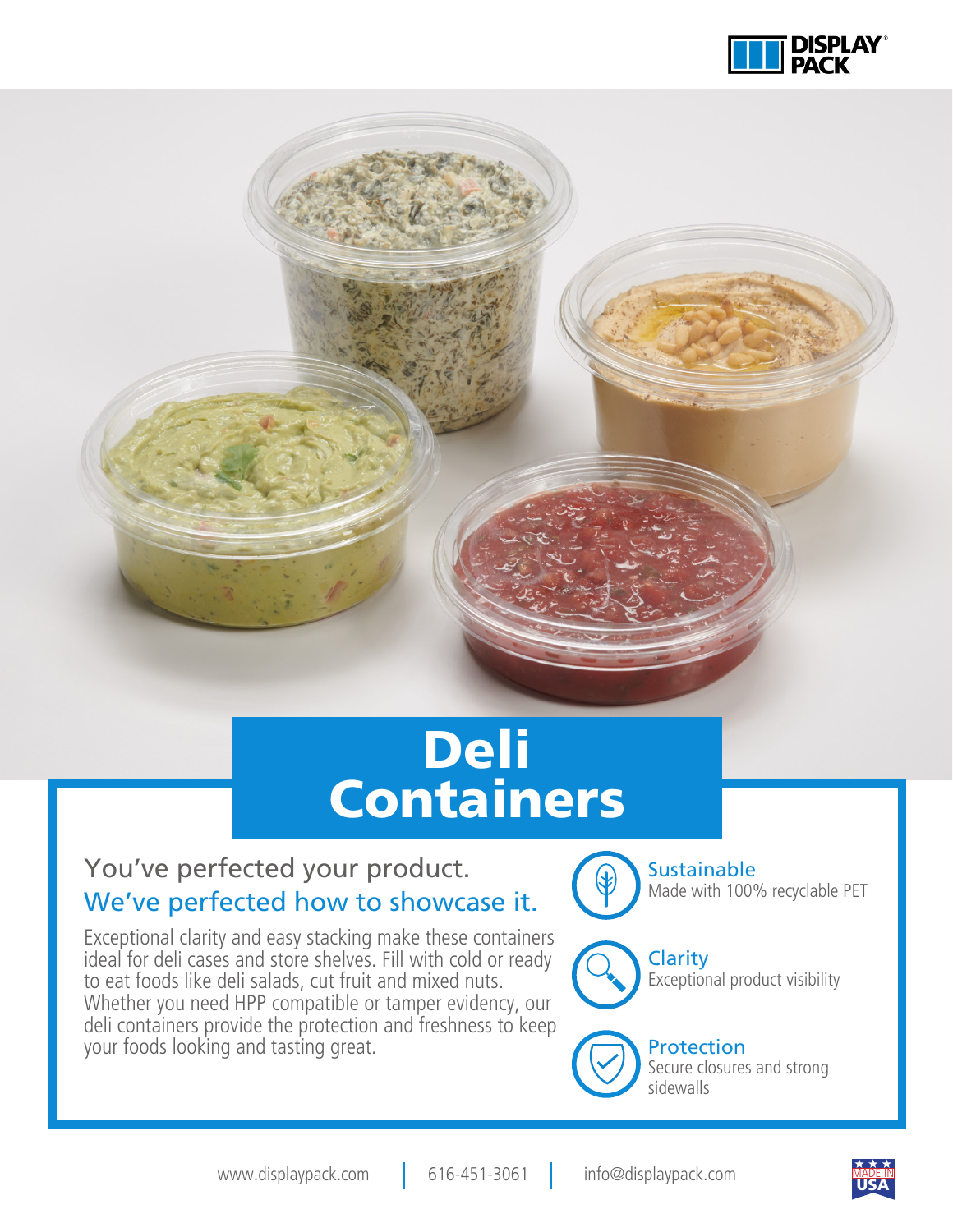

#### Fresh Seal Round Containers





| Part<br>No. | <b>UPC</b>   | <b>Description</b>    | Dimensions (in)                | Case<br>Pack | Case Wt/<br>Cube | Ti/<br>Ήi | Case<br>Dimensions (in) |
|-------------|--------------|-----------------------|--------------------------------|--------------|------------------|-----------|-------------------------|
| 35891       | 643375603270 | 4" Round Lid          | 4.80 x 4.80 x 0.46             | 860          | 10.52/2.97       | 6/5       | 19.81 x 15.81 x 16.38   |
| 35884       | 643375603249 | 8 oz Round Container  | $4.65 \times 4.65 \times 1.69$ | 430          | 15.50/2.98       | 5/6       | 23.00 x 14.81 x 15.13   |
| 35892       | 643375603256 | 12 oz Round Container | $4.65 \times 4.65 \times 2.39$ | 430          | 18.44/2.98       | 5/6       | 23.00 x 14.81 x 15.13   |
| 35893       | 643375603263 | 16 oz Round Container | $4.65 \times 4.65 \times 2.90$ | 430          | 20.05/2.98       | 5/6       | 23.00 x 14.81 x 15.13   |
| 38492       | 643375604086 | 6" Round Lid          | $5.93 \times 5.93 \times 0.46$ | 420          | 10.40/2.43       | 6/6       | 18.31 x 15.81 x 14.51   |
| 38553       | 643375603744 | 15 oz Round Container | $5.71 \times 5.71 \times 1.55$ | 300          | 11.60/3.03       | 4/7       | 20.31 x 19.81 x 13.01   |
| 38554       | 643375603751 | 23 oz Round Container | $5.73 \times 5.73 \times 2.27$ | 280          | 12.92/3.38       | 5/6       | 24.12 x 16.12 x 15.01   |
| 38493       | 643375604079 | 24 oz Round Container | 5.73 x 5.73 x 2.97             | 210          | 15.02/3.03       | 4/7       | 20.31 x 19.81 x 13.01   |
| 38494       | 643375604062 | 32 oz Round Container | 5.72 x 5.72 x 4.15             | 210          | 17.66/3.03       | 4/7       | 20.31 x 19.81 x 13.01   |
| 36465       | 643375603003 | 29 oz Round Lid       | 4.98 x 4.98 x 0.43             | 540          | 9.34/2.27        | 6/5       | 17.81 x 13.44 x 16.38   |
| 36464       | 643375602990 | 29 oz Round Container | 4.83 x 4.83 x 4.55             | 270          | 13.70/2.93       | 4/8       | 23.31 x 19.94 x 10.88   |